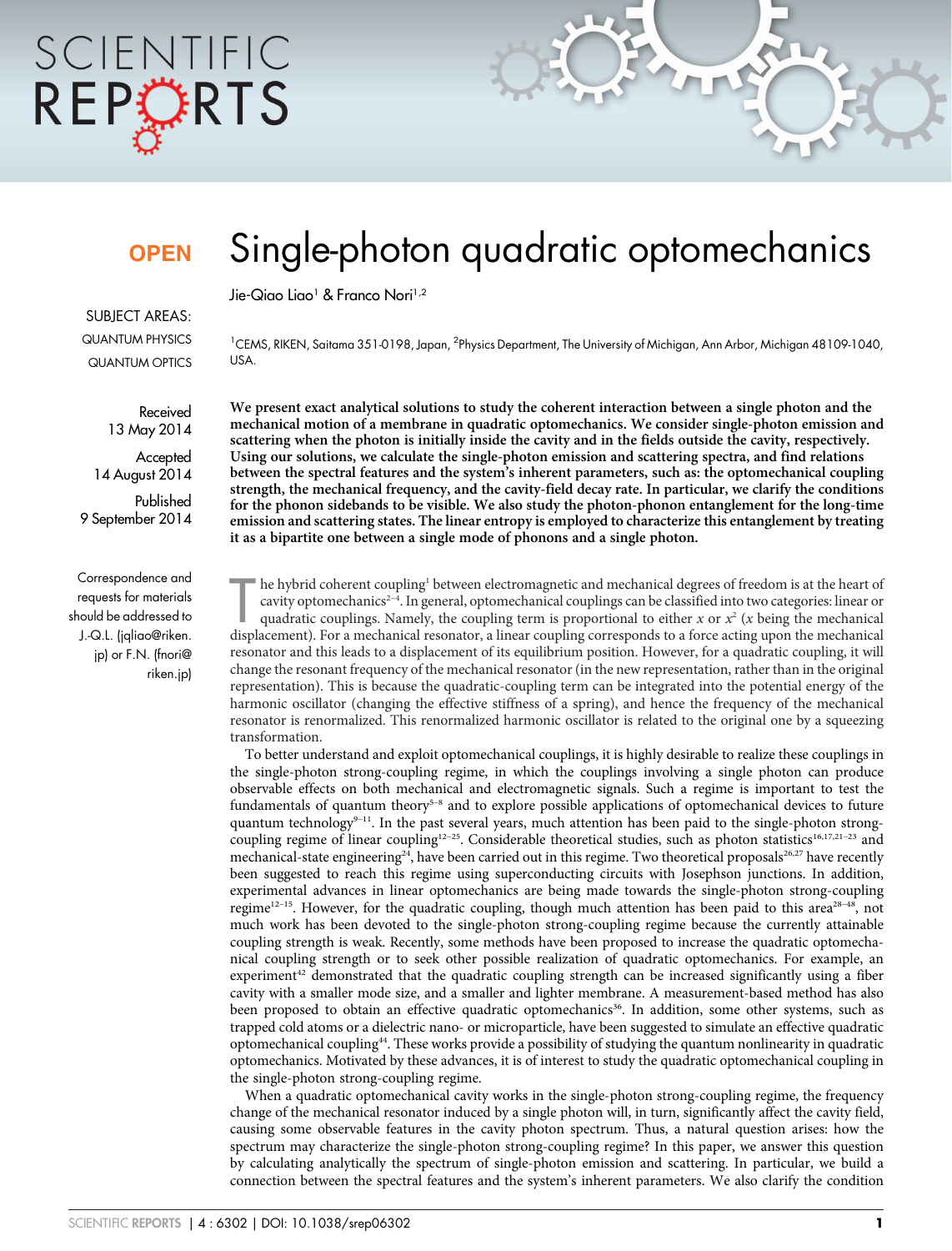for observing the phonon sidebands in the spectra. It should be pointed out that below we assume that the mechanical resonator has been pre-cooled to a low-phonon-number regime. Moreover, in typical optomechanical systems, the optical decay rate  $\gamma_c$  is much larger than the mechanical decay rate  $\gamma_M$ . Under these two conditions, we will only consider the optical dissipation and neglect the mechanical dissipation. This is because the emission and scattering processes will be completed in a time interval  $1/\gamma_c \ll t \ll 1/\gamma_M$ . During this period the mechanical dissipation is negligible. In this issue, the emission and pulse-scattering cases are different from the continuous-wave driving case. When the system is driven by a continuous-wave field, the mechanical dissipation should be included for the steady-state solution<sup>46</sup>.

Accompanying the processes of single-photon absorbtion and emission, the total system experiences transitions involving phonon sidebands, and hence the frequency of the emitted photon will be related to the states of the phonon sidebands due to energy conservation. This relation leads to the generation of photon-phonon entanglement. Since the emitted photon exists in the continuous modes of the outside fields, this entangled state involves a single mode of phonons and a set of continuous modes of a single photon. In general, it is hard to characterize such type of entanglement. However, from the point of view of a single photon rather than photon modes, we could treat this entanglement as a bipartite one between a single photon and the phonon mode. For a pure initial state, the linear entropy can be employed to describe this entanglement.

#### **Results**

Quadratic optomechanical system. We consider a quadratic optomechanical system with a ''membrane-in-the-middle'' configuration [see Fig. 1(a)], where a thin dielectric membrane is placed inside a Fabry-Pérot cavity. We model the moving membrane as a harmonic oscillator and focus on a single-mode field in the cavity. When the membrane is placed at a node (or antinode) of the intracavity standing wave, the cavity field will quadratically couple to the mechanical motion of the membrane. Let us denote the position and momentum operators of the membrane as  $x$  and  $p$ , then the Hamiltonian of the system is (with  $\hbar = 1$ )

$$
H_{\rm opc} = \omega_c(x) \left( a^\dagger a + 1/2 \right) + \frac{p^2}{2M} + \frac{1}{2} M \Omega^2 x^2, \tag{1}
$$

where  $a^{\dagger}$  and a are the creation and annihilation operators of the single-mode cavity field, respectively. In the quadratic coupling case, the cavity-field frequency depends on the mechanical motion by  $\omega_c(x) = \omega_c + \eta x^2$ , with  $\eta = \frac{1}{2}$  $\frac{\partial^2 \omega_c(x)}{\partial x^2} |_{x=0}$ , where  $\omega_c$  is the cavityfield frequency when the membrane is at rest. The parameters M and  $\Omega$  in Eq. (1) are the mass and frequency of the mechanical mode. By reorganizing the coupling term between the zero-point energy of the optical mode and the mechanical motion into the mechanical potential energy, we have

$$
H_{\rm opc} = \omega_c a^{\dagger} a + \frac{p^2}{2M} + \frac{1}{2} M \omega_M^2 x^2 + \eta a^{\dagger} a x^2 + \frac{1}{2} \omega_c, \tag{2}
$$

where  $\omega_M = \sqrt{\Omega^2 + \eta/M}$  $\sqrt{\Omega^2 + \eta/M}$ is the renormalized frequency of the membrane. We note that it is justified to work in the representation of the mechanical frequency  $\omega_M$ , because the coupling term  $\eta x^2/2$  always exists. By introducing the mechanical creation and annihilation operators  $b^{\dagger}$  and b, by  $x = \sqrt{1/(2M\omega_M)}(b^{\dagger}+b)$  and  $p=i\sqrt{M\omega_M/2}(b^{\dagger}-b)$ , the Hamiltonian, up to a constant term  $(\omega_c + \omega_M)/2$ , becomes<sup>28</sup>

$$
H_{\text{opc}} = \omega_c a^{\dagger} a + \omega_M b^{\dagger} b + g_0 a^{\dagger} a (b^{\dagger} + b)^2, \tag{3}
$$



Figure 1 | Quadratic-optomechanical system and the energy-level structure. (a) Schematic diagram of a quadratic optomechanical system with a ''membrane-in-the-middle'' configuration. (b) The diagram of the energy-level structure (unscaled) of the optomechanical system when the cavity is in a vacuum or contains a single photon.

where  $g_0 = \eta/(2M\omega_M)$ . The third term in Eq. (3) describes a quadratic optomechanical coupling with a strength  $g_0$  between the cavity field and the membrane. We point out that since the reorganized frequency  $\omega_M$  of the mechanical mode also depends on the coupling strength  $g_0$  by  $\omega_M = \sqrt{\Omega^2 + 2g_0 \omega_M}$  $\sqrt{\Omega^2 + 2g_0 \omega_M}$ , the ratio of the coupling strength  $g_0$  over the mechanical frequency  $\omega_M$  is bounded by  $g_0/\omega_M$  < 1/2. However, below we also consider parameters by extending the scope of the ratio beyond this bound. This is because the bound can be exceeded in some other quadratical optomechanical systems, such as trapped cold atoms.

When there are s photons in the cavity, the last two terms in Hamiltonian (3) can be renormalized as a harmonic-oscillator Hamiltonian with the resonant frequency  $\sqrt{\omega_M(\omega_M+4sg_0)}$ . To keep the stability of the membrane (i.e., the frequency should be a positive number), the strength  $g_0$  should satisfy the condition ( $\omega_M$  +  $4sg_0$ )  $> 0$ . The photon number operator  $a^{\dagger}a$  in Hamiltonian  $H_{\text{opc}}$  is a conserved quantity, and hence for a given photon number s, the coupling actually takes a quadratic form  $sg_0(b^{\dagger} + b)^2$ , which can be diagonalized with the single-mode squeezing transformation. Denoting the harmonic-oscillator number states of the cavity field and the membrane as  $|s\rangle_a$  and  $|m\rangle_b$  (s,  $m = 0, 1, 2, ...$ ) respectively, then the eigensystem of the Hamiltonian  $H_{\text{opc}}$  can be obtained as

$$
H_{\text{ope}}|s\rangle_a|\tilde{m}(s)\rangle_b = \left(s\omega_c + \delta^{(s)} + m\omega_M^{(s)}\right)|s\rangle_a|\tilde{m}(s)\rangle_b, \tag{4}
$$

where we introduce the s-photon coupled membrane's resonant frequency  $\omega_M^{(s)}$  and energy-level shift  $\delta^{(s)}$ ,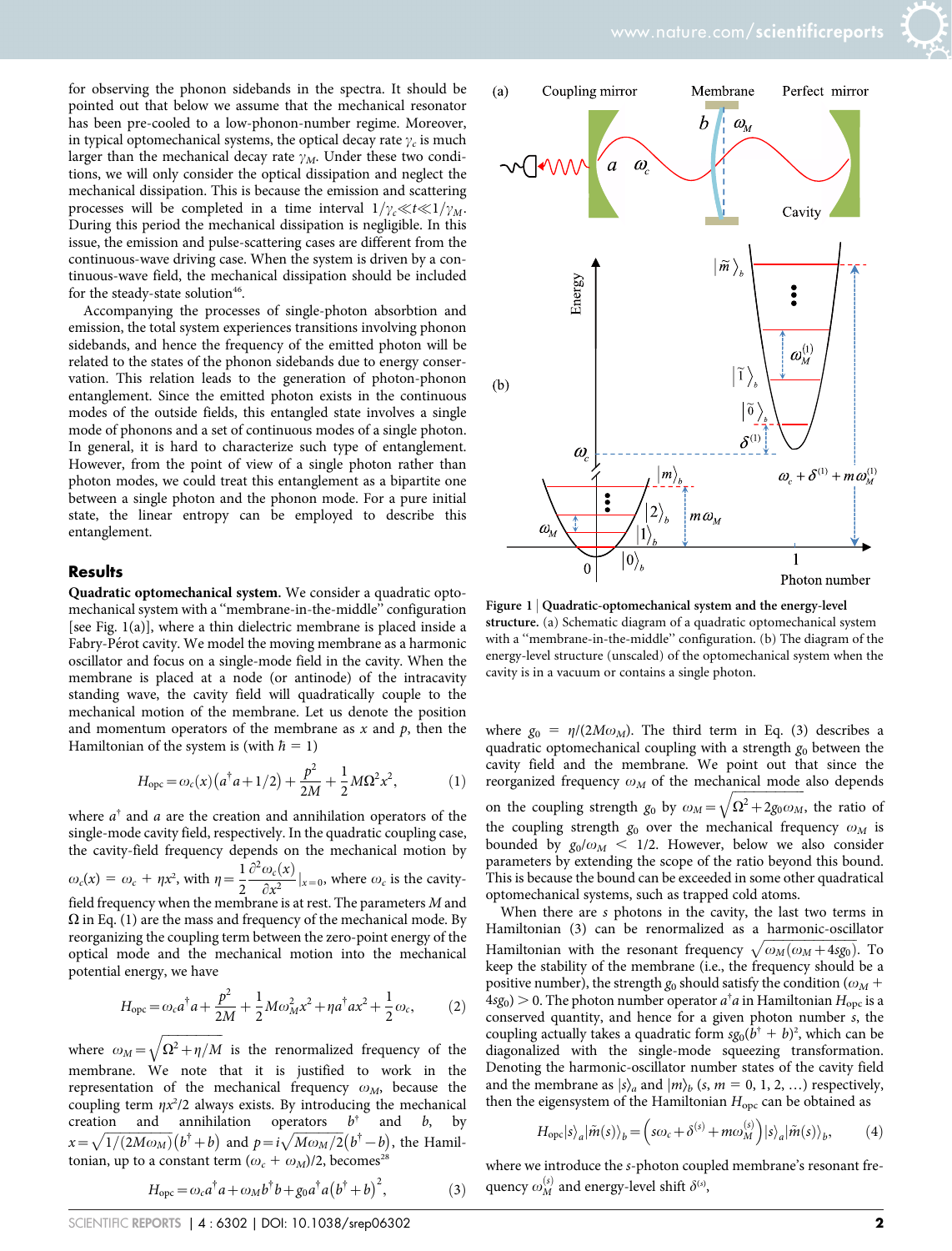$$
\omega_M^{(s)} = \omega_M \sqrt{1 + \frac{4sg_0}{\omega_M}}, \quad \delta^{(s)} = \frac{1}{2} \left( \omega_M^{(s)} - \omega_M \right). \tag{5}
$$

The s-photon squeezed phonon number state in Eq. (4) is defined by

$$
|\tilde{m}(s)\rangle_b = S_b\left(\eta^{(s)}\right)|m\rangle_b, \tag{6}
$$

where  $S_b(\eta^{(s)}) = \exp\left[\frac{\eta^{(s)}}{2}\right]$  $\left[\frac{\eta^{(s)}}{2}\left(b^2-b^{\dagger2}\right)\right]$  is a squeezing operator with the squeezing factor

$$
\eta^{(s)} = \frac{1}{4} \ln \left( 1 + \frac{4sg_0}{\omega_M} \right). \tag{7}
$$

We note that the eigensystem of the Hamiltonian (3) has been derived in previous studies<sup>31,45,46</sup>. In the zero-photon case, we have  $\ket{\tilde{m}(0)}_b = \ket{m}_b$ ,  $\omega_M^{(0)} = \omega_M$ , and  $\delta^{(0)} = 0$ . For following convenience, the energy-level structure of the system in the zero- and one-photon cases is shown in Fig. 1(b).

To include the dissipation of the cavity field, we assume that the cavity photons can couple with the outside fields through the coupling mirror. Without loss of generality, we model the environment of the cavity field as a harmonic-oscillator bath. Then the Hamiltonian of the whole system including the optomechanical cavity and the environment can be written as

$$
H = H_{\rm opc} + \int_0^\infty \omega_k c_k^\dagger c_k dk + \xi \int_0^\infty \left( a c_k^\dagger + c_k a^\dagger \right) dk, \tag{8}
$$

where the annihilation operator  $c_k$  describes the kth mode of the outside fields with resonant frequency  $\omega_k$ . The coupling between the cavity field and the outside fields is described by the photonhopping interaction with strength  $\xi$ . Since the decay rate  $\gamma_M$  of the mechanical resonator is much smaller than the decay rate  $\gamma_c$  of the cavity, then during the emission and wave-packet scattering time interval  $1/\gamma_c \ll t \ll 1/\gamma_M$ , the damping of the membrane is negligible. In this work we take into account the dissipation of the cavity and neglect the mechanical dissipation.

States in the single-photon subspace. In the rotating frame with respect to  $H_0 = \omega_c a^{\dagger} a + \omega_c \int_0^{\infty} c_k^{\dagger} c_k dk$ , the Hamiltonian (8) becomes

$$
H_{I} = \omega_{M} b^{\dagger} b + g_{0} a^{\dagger} a (b^{\dagger} + b)^{2} + \int_{0}^{\infty} \Delta_{k} c_{k}^{\dagger} c_{k} dk
$$
  
+  $\xi \int_{0}^{\infty} \left( a c_{k}^{\dagger} + c_{k} a^{\dagger} \right) dk,$  (9)

where  $\Delta_k = \omega_k - \omega_c$  is the detuning of the kth mode photon from the cavity frequency. The total photon number,  $N = a^{\dagger} a + \int_{0}^{\infty} c_{k}^{\dagger} c_{k} dk$ , in the whole system is a conserved quantity because of  $[N, H_I] = 0$ . Denoting  $|\tilde{m}(1)\rangle_b \equiv |\tilde{m}\rangle_b$  for conciseness, a general state in the single-photon subspace of the total system can be written as

$$
|\varphi(t)\rangle = \sum_{m=0}^{\infty} A_m(t) |1\rangle_a |\tilde{m}\rangle_b |0\rangle
$$
  
+ 
$$
\sum_{m=0}^{\infty} \int_0^{\infty} B_{m,k}(t) |0\rangle_a |m\rangle_b |1_k\rangle dk,
$$
 (10)

where  $|1\rangle_a |\tilde{m}\rangle_b |\emptyset\rangle$  denotes the state with the cavity in the singlephoton state  $|1\rangle_a$ , the membrane in the single-photon squeezed number state  $\ket{\tilde{m}}_b$  (hereafter we call it as squeezed number state for conciseness), and the outside fields in a vacuum  $|\phi\rangle$ . Also  $|0\rangle_a|m\rangle_b|1_k\rangle$  denotes the state with a vacuum cavity field  $|0\rangle_a$ , the membrane in the number state  $|m\rangle_b$ , and one photon in the kth mode of the outside fields  $|1_k\rangle$ . The variables  $A_m(t)$  and  $B_{m,k}(t)$  are probability amplitudes.

We point out that these squeezed number states in Eq. (10) satisfy the completeness  $\sum_{m=0}^{\infty} |\tilde{m}\rangle_{b} \, b \, |\tilde{m}| = I_b (I_b \text{ is the identity operator in})$ the Hilbert space of mode b) and orthogonality  $\phi\langle\tilde{m}|\tilde{n}\rangle_b = \delta_{m,n}$ . Moreover, the overlap  $b \langle m | \tilde{n} \rangle_b = b \langle m | S_b ( \eta^{(1)} ) | n \rangle_b$  between the squeezed number state  $\left| \tilde{n} \right\rangle_b$  and the harmonic-oscillator number state  $|m\rangle_b$  is determined by the relation

$$
b\langle m|S_b(\eta^{(1)})|n\rangle_b = \frac{\sqrt{m!n!}}{\left(\cosh \eta^{(1)}\right)^{n+1/2}} \sum_{l'=0}^{\text{Floor}\left[\frac{m}{2}\right]} \sum_{l=0}^{\text{Floor}\left[\frac{m}{2}\right]} \frac{(-1)^l}{l!l!}
$$
\n
$$
\times \frac{\left(\frac{1}{2} \tanh \eta^{(1)}\right)^{l+l}}{(n-2l)!} \left(\cosh \eta^{(1)}\right)^{2l} \delta_{m-2l,n-2l},\tag{11}
$$

where  $\eta^{(1)} = (1/4) \ln(1 + 4g_0/\omega_M)$  and the function Floor[x] gives the greatest integer less than or equal to x. In principle, the state of the whole system can be obtained by solving the Schrödinger equation under a given initial condition. Below we will consider single-photon emission and scattering.

Single-photon emission. In the single-photon emission case, a single photon is initially inside the cavity, and the outside fields are in a vacuum. Without loss of generality, we assume that the initial state of the membrane is an arbitrary number state  $|n_0\rangle_b$ . Once the solution in this case is obtained, the solution for the general initial membrane state can be obtained accordingly by superposition. In this case, with the Laplace transform method, we obtain the long-time solution for these probability amplitudes as  $A_{n_0,m}(\infty) = 0$  and

$$
B_{n_0,m,k}(\infty) = \sum_{n=0}^{\infty} \frac{\sqrt{\gamma_c/(2\pi)}_b \langle m|\tilde{n}\rangle_{bb} \langle \tilde{n}|n_0\rangle_b e^{-i(\Delta_k + m\omega_M)t}}{\Delta_k - \delta^{(1)} - n\omega_M^{(1)} + m\omega_M + i\gamma_c/2}, \quad (12)
$$

where we introduce the cavity-field decay rate  $\gamma_c = 2\pi \xi^2$  and add the subscript  $n_0$  in  $A_{n_0,m}(t)$  and  $B_{n_0,m,k}(t)$  to mark the membrane's initial state  $|n_0\rangle_b$ .

In the long-time limit, the single photon completely leaks out of the cavity and hence the cavity is in a vacuum  $[A_{n_0,m}(\infty)=0]$ . The amplitude  $B_{n_0,m,k}(\infty)$  exhibits a clear physical picture for the singlephoton emission. Specifically, the initial state  $|1\rangle_a|n_0\rangle_b$  can be expanded as  $\sum_{n=0}^{\infty} c_{n_0,n}|1\rangle_a|\tilde{n}\rangle_b$ , with  $c_{n_0,n} = {}_b\langle\tilde{n}|n_0\rangle_b$ . For each component  $|1\rangle_a |\tilde{n}\rangle_b$ , the single-photon emission process induces the transition  $|1\rangle_a |\tilde{n}\rangle_b \rightarrow |0\rangle_a |m\rangle_b$ . The corresponding transition amplitude is proportional to the numerator in Eq. (12). Due to the quadratic terms of b and b<sup>†</sup> in  $S_b(\eta^{(1)})$ ,  $|m\rangle_b$  and  $|\tilde{n}\rangle_b$  should have the same parity, i.e., being odd or even. Consequently, the phonon number distribution in the long-time state of the membrane will have the same parity as its initial component  $|n_0\rangle_b$ . In addition, we can derive the resonant condition in this emission process from the energy-level structure in Fig. 1(b). For the transition  $|1\rangle_a |\tilde{n}\rangle_b \rightarrow |0\rangle_a |m\rangle_b$ , the frequency of the emitted photon is  $\omega_k = \omega_c + \delta^{(1)} + n\omega_M^{(1)} - m\omega_M$ , which is consistent with the resonance condition

$$
\Delta_k = \delta^{(1)} + n\omega_M^{(1)} - m\omega_M,\tag{13}
$$

obtained from the pole of the denominator in Eq. (12).

We know from Eqs. (10) and (12) that, corresponding to the initial state  $|1\rangle_a |n_0\rangle_b |0\rangle$ , the long-time state of the whole system is

$$
|\varphi_{n_0}(\infty)\rangle = \sum_{m=0}^{\infty} \int_0^{\infty} B_{n_0,m,k}(\infty) |0\rangle_a |m\rangle_b |1_k\rangle dk. \tag{14}
$$

Therefore, when the membrane is initially in a general density matrix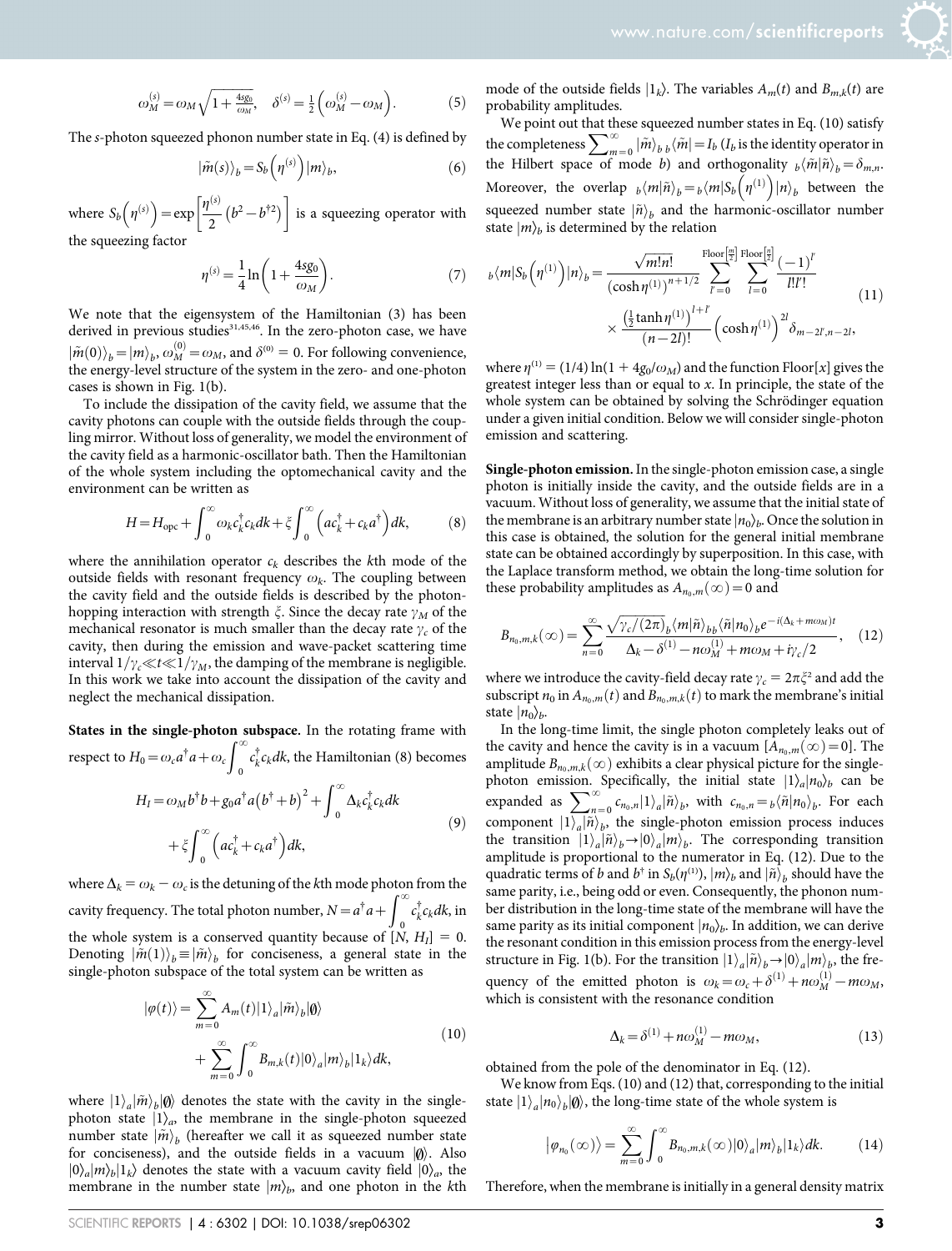$$
\rho^{(b)}(0) = \sum_{m,n=0}^{\infty} \rho_{m,n}^{(b)}(0) |m\rangle_{b\ b} \langle n|,\tag{15}
$$

the long-time state of the whole system can be obtained by superposition as

$$
\rho(\infty) = \sum_{m,n=0}^{\infty} \rho_{m,n}^{(b)}(0) |\varphi_m(\infty)\rangle \langle \varphi_n(\infty)|. \tag{16}
$$

Here the density matrix elements are  $\rho_{m,n}^{(b)}(0) = \frac{b}{m} \langle m | \rho^{(b)}(0) | n \rangle_b$ .

To characterize the quadratic optomechanical coupling, a useful quantity is the single-photon emission spectrum, i.e., the probability distribution of the emitted photon. For the initial membrane state (15), the emission spectrum is defined by

$$
S(\Delta_k) = \mathbf{Tr} [|1_k\rangle \langle 1_k | \rho(\infty)]
$$
  
= 
$$
\sum_{l,m,n=0}^{\infty} \rho_{m,n}^{(b)}(0) B_{m,l,k}(\infty) B_{n,l,k}^*(\infty).
$$
 (17)

In Fig. 2, we plot the emission spectrum  $S(\Delta_k)$  versus the photon frequency  $\Delta_k$ , for various values of  $g_0$  and  $\gamma_c$ , when the membrane is initially in its ground state  $|0\rangle_b$ . We see from Eq. (12) that both  $\omega_M^{(1)} > \gamma_c$  and  $\omega_M > \gamma_c$  might be the resolved-sideband condition. For a positive g, then  $\omega_M > \gamma_c$  could make sure that the two conditions are met, because of  $\omega_M^{(1)} > \omega_M$ . We found that, in the case of  $\omega_M^{(1)} > \gamma_c > \omega_M$ , the phonon-sideband evidence is negligible. So, in this paper, we consider  $\omega_M > \gamma_c$  as the resolved-sideband condition. Figures 2(a–c) are plotted in the resolved-sideband regime  $\omega_M > \gamma_c$ so that the phonon sideband peaks could be used to characterize the coupling strength  $g_0$ . When  $g_0 < \gamma_c$  [Fig. 2(a)], the spectrum is approximately a Lorentzian function with width  $\gamma_c$  and center  $\Delta_k = \delta^{(1)}$ . In this case, there are no sideband peaks in the spectrum. However, the sideband peaks become visible when  $g_0 > \gamma_c$ . Physically, when the displacement of the membrane equals its zero-point fluctuation, the photon frequency shift induced by the quadratic optomechanical coupling is  $g_0$ . To resolve this frequency shift from the Lorentzian spectrum of a free cavity, the condition



Figure 2 | Single-photon emission spectrum  $S(\Delta_k)$  versus  $\Delta_k$  for various values of  $g_0$  and  $\gamma_c$ . Panels (a–c) are plotted in the resolved-sideband regime ( $\gamma_d/\omega_M$  = 0.2), while (d) is plotted in the unresolved-sideband regime ( $\gamma \, \text{d} \omega_M = 1.5$ ). The membrane's initial state is  $|0\rangle_b$ .

 $g_0 > \gamma_c$  should be satisfied. Such a condition can also be understood by examining the height of these peaks in the spectrum. To resolve a peak in the spectrum, the peak height should be much higher than the tail of its neighboring Lorentzian. This requires  $g_0 \gg \gamma_c$  in the resolved-sideband regime. As an example, we analyze the special case of  $g_0/\omega_M\ll$ 1. In the resolved-sideband regime  $\omega_M/\gamma_c\gg1$  and under the initial state  $|0\rangle_b$ , we expand  $S(\Delta_k)$  up to second-order in  $g_0/\omega_M$ . Then, the height of the sideband peak located at  $\Delta_k = \delta^{(1)} - 2\omega_M$  can be obtained as  $S(\delta^{(1)} - 2\omega_M) \approx (\gamma_c/8\pi\omega_M^2)(1+8g_0^2/\gamma_c^2)$ . Since the

main peak of the spectrum is approximately a Lorentzian function  
\n
$$
S_L(\Delta_k) \approx \frac{\gamma_c}{2\pi} \left[ \left( \Delta_k - \delta^{(1)} \right)^2 + \gamma_c^2 / 4 \right]^{-1}, \text{ then the requirement}
$$
\n
$$
\frac{S\left( \delta^{(1)} - 2\omega_M \right)}{S_L \left( \delta^{(1)} - 2\omega_M \right)} \approx 1 + \frac{8g_0^2}{\gamma_c^2} \gg 1 \tag{18}
$$

leads to the condition  $g_0 \gg \gamma_c$ .

We remark that the positions of these sideband peaks in Fig. 2 are determined by the resonance condition (13), and these sideband peaks are not periodic because of the difference between  $\omega_M^{(1)}$  and  $\omega_M$ . Also, for the initial state  $|0\rangle_b$  of the membrane, the contributing  $m$  and  $n$  in Eq. (13) should be even numbers due to the parity requirement. In Figs. 2(a–c), the peak located at  $\Delta_k = \delta^{(1)}$  is the main peak (corresponding to the transition  $|1\rangle_a |\tilde{0}\rangle_b \rightarrow |0\rangle_a |0\rangle_b$ ). Hence, we can resolve the main peak from the Lorentzian spectrum for a free cavity when  $\delta^{(1)} > \gamma_c$ , which requires  $g_0 > \gamma_c(1 + \gamma_c/\omega_M)$ . The peak located at  $\Delta_k = \delta^{(1)} - 2\omega_M$  corresponds to the transition  $|1\rangle_a |\tilde{0}\rangle_b \rightarrow |0\rangle_a |2\rangle_b$ . Moreover, the peak located at  $\Delta_k = \delta^{(1)} +$  $2\omega_M^{(1)} - 2\omega_M$  corresponds to the transition  $|1\rangle_a |\tilde{2}\rangle_b \rightarrow |0\rangle_a |2\rangle_b$ . Finally, Fig. 2(d) is plotted in the unresolved-sideband regime. We can see from Fig. 2(d) that, even though the system works in the single-photon strong-coupling regime, there are no sideband peaks in the spectrum. This fact indicates that the resolved-sideband regime and the single-photon strong-coupling condition are two combined necessary requirements for observing sideband peaks in the emission spectrum.

To illustrate how the spectrum depends on the initial state of the membrane, we plot in Fig. 3 the spectrum  $S(\Delta_k)$  versus  $\Delta_k$  when the membrane is initially in either the Fock states  $|0\rangle_b$  and  $|1\rangle_b$ , the coherent state  $|\beta = 1\rangle_b$ , or the thermal state  $\rho_b^{th}(\bar{n} = 1)$ . For the initial state  $|0\rangle_b$ , the main peak (with the location  $\Delta_k = \delta^{(1)}$ ) in Fig. 3(a) is related to the transition  $|1\rangle_a |\tilde{0}\rangle_b \rightarrow |0\rangle_a |0\rangle_b$ . The two peaks located at  $\Delta_k = \delta^{(1)} - 2\omega_M$  and  $\Delta_k = \delta^{(1)} + 2\omega_M^{(1)} - 2\omega_M$  correspond to the transitions  $|1\rangle_a|\tilde{0}\rangle_b \rightarrow |0\rangle_a|2\rangle_b$  and  $|1\rangle_a|\tilde{2}\rangle_b \rightarrow |0\rangle_a|2\rangle_b$ , respectively. For the initial state  $|1\rangle_b$ , the main peak (located at  $\Delta_k = \delta^{(1)} + \omega_M^{(1)} - \omega_M$  in Fig. 3(b) is related to the transition  $\frac{d\mathbf{x}}{dt}$   $\int_{a}^{b} \frac{d\mathbf{x}}{dt} d\mathbf{x}$  and  $\int_{b}^{b}$ . The other two peaks located at  $\Delta_k = \delta^{(1)} + \omega_M^{(1)} - 3\omega_M$  and  $\Delta_k = \delta^{(1)} + 3\omega_M^{(1)} - 3\omega_M$  correspond to the transitions  $|1\rangle_a |\tilde{1}\rangle_b \rightarrow |0\rangle_a |3\rangle_b$  and  $|1\rangle_a |\tilde{3}\rangle_b \rightarrow |0\rangle_a |3\rangle_b$ , respectively. Here, Figs. 3(a) and (b) only show even- and odd-parity sideband peaks, respectively. However, the coherent and thermal states contain both odd- and even-parity number states, and hence we can see both odd- and even-parity sideband peaks in Figs. 3(c,d). The positions of these sideband peaks are consistent with those in Figs. 3(a,b).

In the long-time limit, though the single photon is completely leaked out of the cavity, its state is still entangled with the mechanical mode. This entanglement involves a single mode of phonons (the mechanical degree of freedom) and a set of modes of the photon because the single photon is distributed into the continuous fields outside the cavity. In general, it is difficult to clearly describe the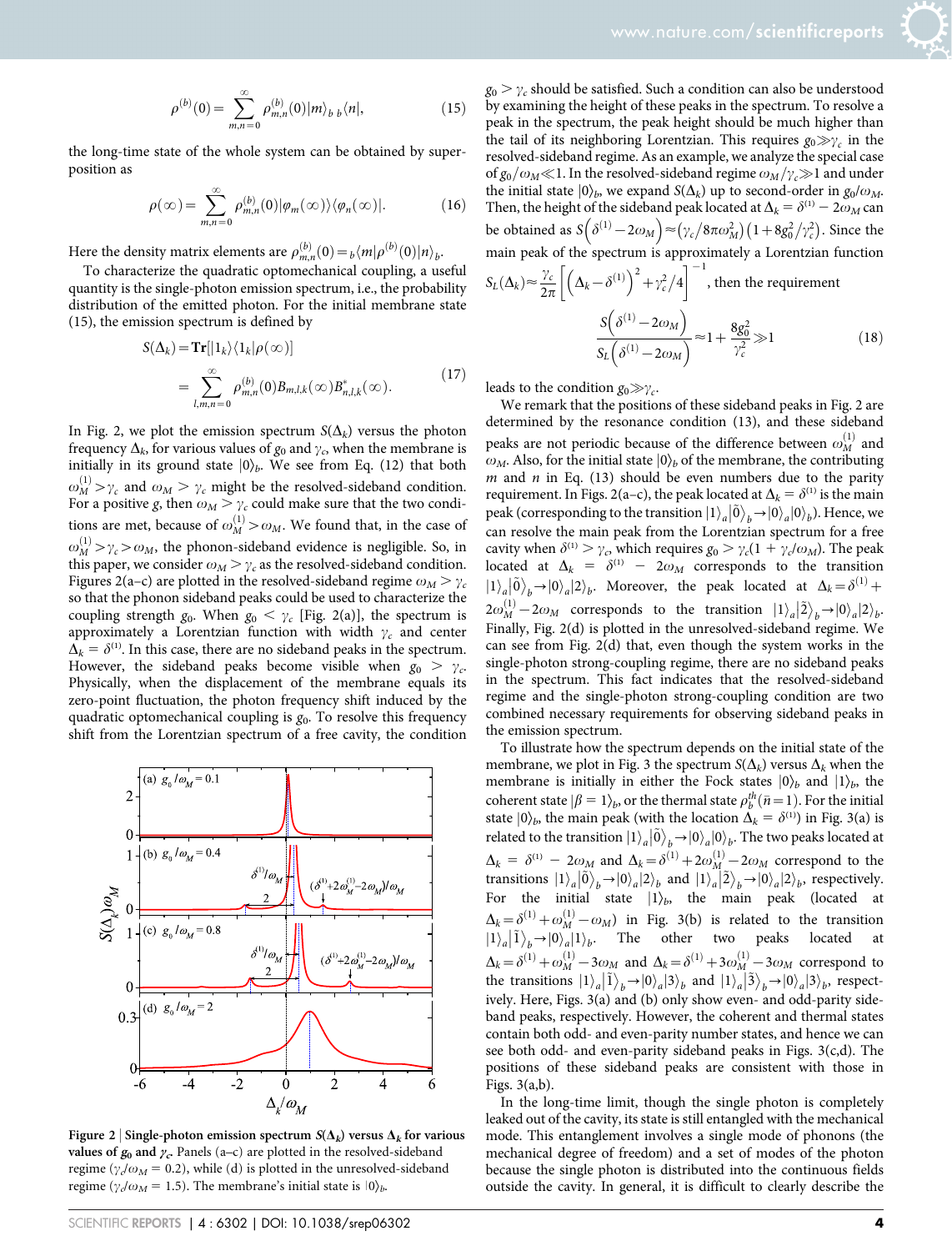



Figure 3 | Single-photon emission spectrum  $S(\Delta_k)$  versus  $\Delta_k$  for various initial states of the membrane. The membrane is initially prepared in either the Fock states  $|0\rangle_b$  and  $|1\rangle_b$ , the coherent state  $|\beta = 1\rangle_b$ , or the thermal state  $\rho_b^{th}(\bar{n}=1)$ . Other parameters are  $\gamma_c/\omega_M = 0.2$  and  $g_0/w_M =$ 0.6.

structure of this entanglement. However, from the viewpoint of a single photon, we can characterize the entanglement as a bipartite one between a single photon and a single mode of phonons. In particular, we will consider a pure initial-state case so that the long-time state of the total system is also pure; then we can employ the linear entropy to quantity this bipartite entanglement.

When the membrane is initially in the general state (15), the longtime state of the total system is given by Eq. (16). In terms of Eq. (12), the reduced density matrix of the membrane can be obtained as

$$
\rho^{(b)}(\infty) = i\gamma_c \sum_{l,l',m,n,s,s'=0}^{\infty} \rho^b_{m,n}(0) \Pi e^{-i(l-l')\omega_M t} |l\rangle_b \, \langle l'|, \quad (19)
$$

where

$$
\Pi = \frac{b \langle l|\tilde{s}\rangle_b \, b \langle \tilde{s}|m\rangle_b \, \langle n|\tilde{s}'\rangle_b \, b \langle \tilde{s}'|l'\rangle_b}{(l-l')\omega_M + (s'-s)\omega_M^{(1)} + i\gamma_c}.\tag{20}
$$

The linear entropy<sup>49</sup> of the density matrix  $(19)$  is

$$
E_l \equiv 1 - \mathbf{Tr} \left\{ \left[ \rho^{(b)}(\infty) \right]^2 \right\}
$$
  
=  $1 - \gamma_c^2 \sum_{l,l'=0}^{\infty} \left| \sum_{m,n,s,s'=0}^{\infty} \rho_{m,n}^b(0) \Pi \right|^2$ . (21)

In Fig. 4, we plot  $E_l$  versus  $g_0$  for initial Fock states  $|n_0\rangle_b$  of the membrane, i.e.,  $\rho^b_{m,n}(0)$   $=$   $\delta_{m,n_0}\delta_{n,n_0}.$  Figure 4 shows that (as a general trend)  $E_l$  increases with increasing  $g_0$ . However, there are some resonance dips in the linear entropy when  $g_0$  takes some special values. The locations of these dips can be determined from the poles of the denominator in Eq. (20), i.e.,  $(l - l')\omega_M + (s' - s)\omega_M^{(1)} = 0$ , here the values of  $(l - l')$  and  $(s' - s)$  should be even numbers because of the parity requirement in the transitions. For example, there is a dip at  $g_0$ /  $\omega_M$  = 0.75, which corresponds to  $|(l - l')/(s' - s)| = 2$ . In addition,



Figure 4 | The linear entropy  $E_l$  in the emission case. The linear entropy  $E_l$ versus the optomechanical coupling strength  $g<sub>0</sub>$ , when the initial state of the membrane is  $|0\rangle_b$ ,  $|1\rangle_b$  and  $|2\rangle_b$ . Here  $\gamma_d/\omega_M = 0.2$ .

corresponding to the membrane's initial states  $|0\rangle_b$ ,  $|1\rangle_b$ , and  $|2\rangle_b$ , the linear entropy keeps increasing. We may roughly explain this phenomenon by analyzing the magnitude distribution of these factors  $b_n \langle n_0 | \tilde{s}' \rangle_b$  and  $b_n \langle \tilde{s} | n_0 \rangle_b$ . When  $n_0$  changes from 0 to 2, the magnitude distribution of these transitions elements  $b \langle n_0 | \tilde{s}' \rangle_b$  (for different s') becomes increasingly smoother. This implies that the number of contributing coefficients increases, and hence the entanglement increases.

Single-photon scattering. In the single-photon scattering case, the single photon is initially in a Lorentzian wave packet  $\epsilon$  $\sqrt{\frac{\epsilon}{\pi}}\int_{0}^{\infty}$ 1  $\frac{1}{\Delta_k - \Delta_0 + i\epsilon}$  dk in the outside fields, where  $\Delta_0$  and  $\epsilon$  are the detuning center and spectral width of the photon. In this case, with the Laplace transform method, the long-time solution (i.e.,  $t\gg1/\gamma_c$ ,  $1/\epsilon$ ) of these probability amplitudes is obtained as  $A_{n_0,m}(\infty) = 0$  and

$$
B_{n_0,m,k}(\infty) = e^{-i(\Delta_k + m\omega_M)t} \left( \sqrt{\frac{\epsilon}{\pi}} \frac{1}{\Delta_k - \Delta_0 + i\epsilon} \delta_{m,n_0} - \sqrt{\frac{\epsilon}{\pi}} \frac{1}{\Delta_k - [\Delta_0 + (n_0 - m)\omega_M] + i\epsilon} \times \sum_{n=0}^{\infty} \frac{i\gamma_{c\,b} \langle m|\tilde{n}\rangle_b \, b\langle \tilde{n}|n_0\rangle_b}{\Delta_k - \delta^{(1)} - n\omega_M^{(1)} + m\omega_M + i\gamma_c/2} \right).
$$
\n(22)

Here the subscript  $n_0$  in these amplitudes is used to mark the initial state of the membrane. In the long-time limit, the single photon will completely leak out of the cavity, and hence we have  $A_{n_0,m}(\infty) = 0$ . It can be seen from  $B_{n_0,m,k}(\infty)$  that there are two physical processes in the single-photon scattering. (i) The single-photon direct-reflection process: the incident photon is directly reflected by the mirror, without entering the cavity. This process is described by the first term of  $B_{n_0,m,k}(\infty)$ . (ii) The photon-membrane interacting process: the single photon enters the cavity to couple with the moving membrane and eventually leaks out of the cavity via the cavity decay channel. This process is described by the second term (i.e., the second and third line) in Eq. (22). In this process, the system experiences the transitions  $|0\rangle_a |n_0\rangle_b \rightarrow |1\rangle_a |\tilde{n}\rangle_b \rightarrow |0\rangle_a |m\rangle_b$ , These transitions are governed by the two resonance conditions

$$
\Delta_0 = \delta^{(1)} + n\omega_M^{(1)} - n_0\omega_M,
$$
\n(23a)

$$
\Delta_k = \delta^{(1)} + n\omega_M^{(1)} - m\omega_M,\tag{23b}
$$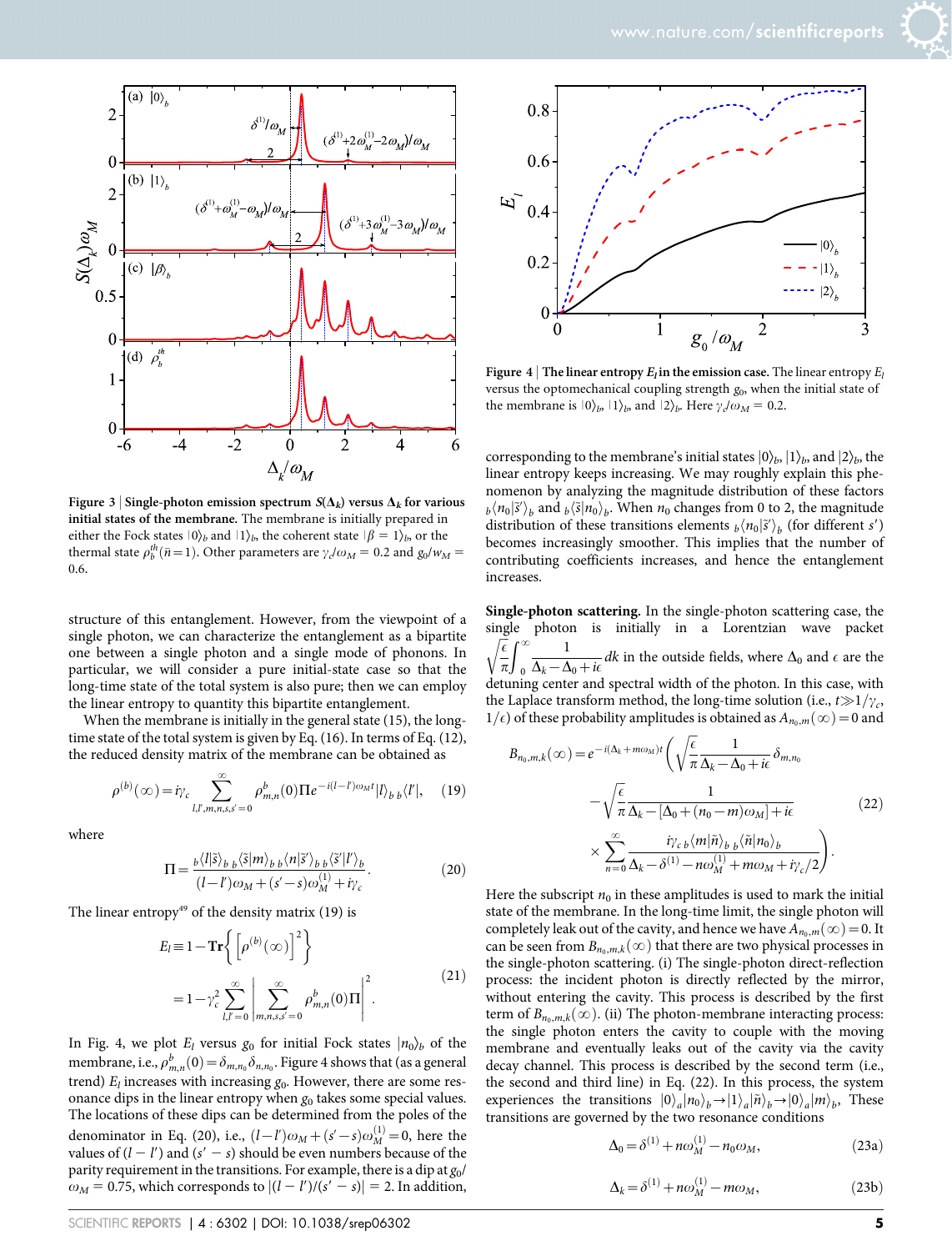

Figure 5 | Single-photon scattering spectrum  $S(\Delta_k)$  versus  $\Delta_k$  for various values of  $g_0$  and  $\gamma_c$ . Figures (a–c) are plotted in the resolved-sideband regime ( $\gamma_d/\omega_M = 0.2$ ), while (d) is plotted in the unresolved-sideband regime ( $\gamma_c/\omega_M = 1.5$ ). The membrane's initial state is  $|0\rangle_b$ . Other parameter are  $\Delta_0 = \delta^{(1)}$  and  $\epsilon/\omega_M = 1.2$ .

which can be derived from either the energy level structure in Fig. 1(b) or the poles of the probability amplitude (22). Interestingly, the second line in Eq. (22) is a Lorentzian wave packet with spectral width  $\epsilon$  and center  $\Delta_k = \Delta_0 + (n_0 - m)\omega_M$ . In comparison to the initial Lorentzian wave packet, the shift of the wave packet center is equal to the energy variance of the membrane. Moreover, the third line in Eq. (22) has a similar form as Eq. (12) for the single-photon emission process.

The single-photon scattering spectrum can be calculated in terms of Eqs. (17) and (22). We see from Eq. (22) that either the second line or the third line could cause phonon sidebands, and the conditions for resolving these sidebands due to the two lines are  $\omega_M > \epsilon$  and  $\omega_M$  $\gamma_c$ , respectively. Here,  $\gamma_c$  is the system's inherent parameter while  $\epsilon$ is an externally controllable parameter. In the following, we first consider the case of  $\epsilon > \omega_M > \gamma_c$  so that the observed sideband peaks are caused purely by the system inherent effect. In Fig. 5, we plot the spectrum  $S(\Delta_k)$  versus the photon frequency  $\Delta_k$  for various values of  $g_0$  and  $\gamma_c$ . When  $g_0 < \gamma_c$ , there are no peaks in the spectrum [Fig. 5(a)]. The phonon sideband effect can be observed in the scattering spectrum when  $g_0 > \gamma_c$  and  $\omega_M > \gamma_c$  [Figs. 5(b,c)]. Owing to the interference between the direct reflection process and the photon-membrane interacting process, there exist both peaks and dips in the spectrum. In Figs. 5(b,c), the dips represent the transition  $|1\rangle_a |\tilde{0}\rangle_b \rightarrow |0\rangle_a |0\rangle_b$ , while the peaks correspond to the transition  $\left|1\right\rangle_a \left|0\right\rangle_b \rightarrow \left|0\right\rangle_a \left|2\right\rangle_b$ . In addition, in the unresolved-sideband regime  $(\gamma_c > \omega_M)$ , there are no peaks even in the single-photon strongcoupling regime [Fig. 5(d)].

We now consider the near-monochromatic case ( $\epsilon \ll \gamma_c$ ). In Fig. 6(a), we plot the scattering spectrum in the case of  $\gamma_c > \omega_M$ and  $\epsilon \ll \omega_M$ . This figure exhibits phonon sideband peaks, and hence indicates that  $\omega_M > \epsilon$  also provides the condition for observing the phonon sideband peaks due to the second line in Eq. (22). We point out that this provides a way to characterize the coupling strength  $g_0$ from the scattering spectrum in the case of  $\gamma_c > \omega_M$ . Another benefit in the near-monochromatic case is that we can conveniently control



Figure 6 | Single-photon scattering spectrum  $S(\Delta_k)$  versus  $\Delta_k$  for various  $\Delta_0$  and initial states of the membrane. The panel (a) is plotted in the unresolved-sideband regime ( $g_0/\omega_M = 2$  and  $\gamma_d/\omega_M = 1.5$ ), while panels (b–d) are plotted in the resolved-sideband regime ( $g_0/\omega_M = 0.8$  and  $\gamma_c/\omega_M$ = 0.2). The frequency center  $\Delta_0$  of the incident photon is  $\delta^{(1)} + 2\omega_M^{(1)}$ , and  $\delta^{(1)}$  in other panels. The membrane's initial state is the ground state  $|0\rangle_b$  in panels (a–c) and the coherent state  $|a = 1\rangle_b$  in (d). The parameter  $\epsilon/\omega_M$  = 0.02.

the exciting transition by choosing the frequency of the incident photon. In Figs. 6(b,c), we choose the frequency of the incident photon as  $\Delta_0 = \delta^{(1)}$  and  $\Delta_0 = \delta^{(1)} + 2\omega_M^{(1)}$  to resonantly excite the system from  $|0\rangle_a|0\rangle_b$  to  $|1\rangle_a|\tilde{0}\rangle_b$  and  $|1\rangle_a|\tilde{2}\rangle_b$ , respectively. In the emission process, the membrane will experience the transitions from  $|\tilde{0}\rangle_b$  and  $|\tilde{2}\rangle_b$  to  $|n\rangle_b$  ( $n = 0, 2, 4, ...$ ). Therefore, the maximal frequency sideband peaks should be located at  $\Delta_k = \delta^{(1)}$  and  $\delta^{(1)} + 2\omega_M^{(1)}$ , respectively. In addition, the period of these peaks is  $2\omega_M$ . Similar to the emission case, the scattering spectrum also depends on the initial state of the membrane. In Fig. 6(d), we plot the scattering spectrum when the membrane's initial state is coherent state  $|\alpha = 1\rangle$ <sub>b</sub>. Though the initial coherent state contains both evenand odd-parity states, the spectrum only exhibits similar peaks as those in Fig. 6(b). This is because the incident photon (with  $\Delta_0 = \delta^{(1)}$ ) only resonantly excites the membrane from  $|0\rangle_b$  to  $|\tilde{0}\rangle_b$ ; other transitions from  $|n\rangle_b$  to  $|\tilde{n}'\rangle_b$  (*n*, *n'* = 1, 2, 3, …, with the same parity) are significantly suppressed due to the large detuning. A further photon emission process induces the transitions from  $|\tilde{0}\rangle_b$  to  $|n\rangle_b$  ( $n = 0, 2, 4$ , …).

Similar to the emission case, the scattered photon is completely emitted out of the cavity in the long-time limit; and the state of the photon is entangled with the mechanical membrane. For the membrane's initial state  $|n_0\rangle_b$ , the linear entropy of the long-time reduced density matrix of the membrane was calculated exactly. This is not shown here because the analytical solution is long. We can examine how the linear entropy depends on the system parameters: the incident photon frequency  $\Delta_0$  and the optomechanical coupling strength  $g_0$ . In the near-monochromatic limit  $\epsilon \ll \gamma_c$ , we plot, in Fig. 7(a), the linear entropy  $E_l$  as a function of  $\Delta_0$  when the quadratic optomechanical coupling  $g_0$  takes various values. We can see from Fig. 7(a) that there are resonant peaks in the entropy. For a given  $g_0$ , the locations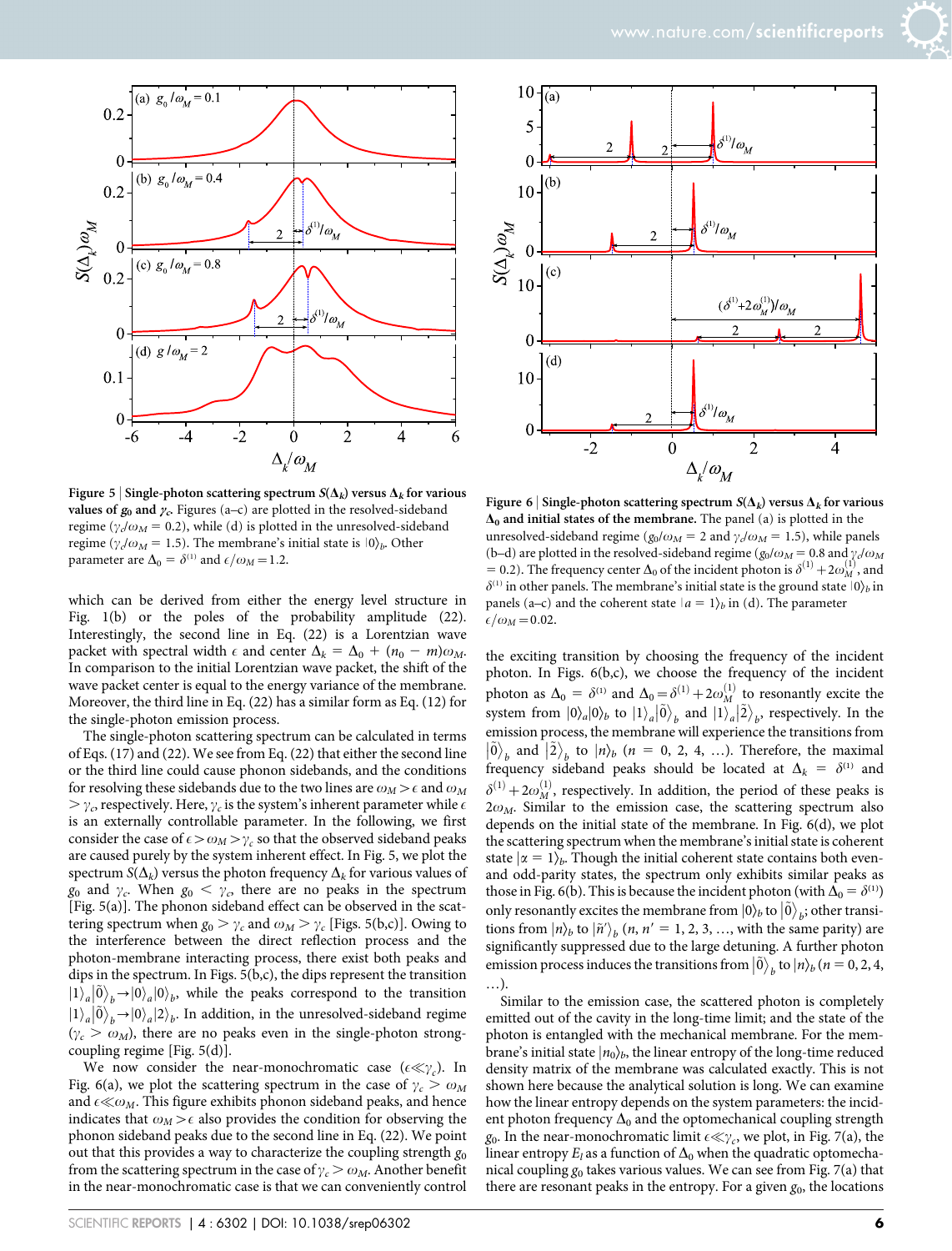

Figure 7 | The linear entropy  $E_l$  in the scattering case. (a) The linear entropy  $E_l$  versus  $\Delta_0$  for various values of  $g_0$ . The initial state of the membrane is  $|0\rangle_b$ . (b) The linear entropy  $E_l$  versus  $g_0$  when the membrane is initially in states  $|0\rangle_b, |1\rangle_b$  and  $|2\rangle_b$ . Here the frequencies of the incident photon are  $\Delta_0 = \delta^{(1)}$ ,  $\Delta_0 = \delta^{(1)} + \omega_M^{(1)} - \omega_M$ , and  $\Delta_0 = \delta^{(1)} + 2\omega_M^{(1)} - 2\omega_M$ , respectively. Other parameters are  $\gamma_c/\omega_M = 0.2$  and  $\epsilon/\omega_M = 0.02$ .

of these peaks are  $\Delta_0 = \delta^{(1)}$  and  $\Delta_0 = \delta^{(1)} + 2\omega_M^{(1)}$ , which are determined by the resonance conditions in the dominant transitions in the photon injection process:  $|0\rangle_a|0\rangle_b \rightarrow |1\rangle_a|\tilde{0}\rangle_b$  and  $|0\rangle_a|0\rangle_b \rightarrow |1\rangle_a|\tilde{2}\rangle_b$ .

We also investigate the dependence of the linear entropy  $E_l$  on the coupling strength  $g_0$  when the incident photon is in resonance with the transitions. In Fig. 7(b), we plot the entropy  $E_l$  versus  $g_0$  when the initial state of the membrane is  $|0\rangle_b$ ,  $|1\rangle_b$ , and  $|2\rangle_b$ . Here the single photon is resonantly injected into the cavity. Corresponding to the initial states  $|0\rangle_b$ ,  $|1\rangle_b$ , and  $|2\rangle_b$ , the driving frequencies are  $\Delta_0 = \delta^{(1)}$ ,  $\Delta_0 = \delta^{(1)} + \omega_M^{(1)} - \omega_M$ , and  $\Delta_0 = \delta^{(1)} + 2\omega_M^{(1)} - 2\omega_M$ , respectively. These drivings determine the dominant photon-injection transitions: First dividend the dominant proton injection durations.<br>  $|0\rangle_a|0\rangle_b \rightarrow |1\rangle_a|\overline{0}\rangle_b$ ,  $|0\rangle_a|1\rangle_b \rightarrow |1\rangle_a|\overline{1}\rangle_b$ , and  $|0\rangle_a|2\rangle_b \rightarrow |1\rangle_a|\overline{2}\rangle_b$ . We can see that, in the resonant scattering case, the linear entropy increases when increasing  $g_0$ .

#### **Discussion**

Although the currently-available quadratic couplings are too weak to reach the single-photon strong-coupling regime, advances have recently been made in the enhancement of this coupling strength. In quadratic optomechanics, the coupling strength is  $g_0 = \eta x_{\text{zpf}}^2$ , where  $x_{\text{zpf}}$  is the zero-point fluctuation of the mechanical membrane, and  $\eta=\frac{1}{2}$  $\frac{\partial^2 \omega_c(x)}{\partial x^2}\Big|_{x=0}$ , with  $\omega_c(x)$  being the x-dependent cavity frequency. Recently, the value of  $\eta$  has been increased significantly from about 30 MHz/nm<sup>2</sup> (in Ref. [33]) to 20 GHz/nm<sup>2</sup> (in Ref. [42]) using a fiber cavity with a smaller mode size. For a  $x_{\text{zpf}} \sim 41 \text{ fm}$ ,

suggested in Ref. 28, the coupling strength is  $g_0 \sim 2\pi \times 5.35$  Hz. If

the cavity decay rate  $\gamma_c \sim \text{MHz}$ , the coupling strength needs to be further increased by five orders of magnitude to reach the singlephoton strong-coupling regime. From  $g_0 = \eta x_{\text{zpf}}^2$ , we can see that the  $g_0$  can be increased by obtaining a larger  $\eta$  or  $x_{\text{zpf}}$ . This requires the improvement of experimental conditions. In addition, the model under investigation is a general quadratic optomechanical Hamiltonian<sup>36</sup>. It can also be realized in various physical systems such as ultracold atoms and superconducting circuits. In the linear optomechanical coupling case, the ultracold atom system has been demonstrated to approach the single-photon strong-coupling regime<sup>13,14</sup>, and the superconducting circuit system has been estimated to be in this regime<sup>26,27</sup>. Moreover, other methods have been recently explored to achieve effective strong quadratic optomechanics. For example, a measurement-based method has been proposed to perform this mission. Based on these achievements, it might be possible to pursue the single-photon strong-coupling regime in quadratic optomechanics.

In the above discussions, we did not include the mechanical dissipation. Now we give a rough estimate for the influence of the mechanical dissipation on our results. In our considerations, all the results are determined by the probability amplitudes given in Eqs. (12) and (22). To evaluate the influence of the mechanical dissipation, we introduce an imaginary decay factor into the resonant frequency of the mechanical mode, i.e., approximately replacing  $\omega_M$ with  $\omega_M - i\gamma_M(2\bar{n}_{th} + 1)/2$ , where  $\bar{n}_{th}$  is the thermal phonon occupation. In this way we can estimate the effect of the thermal mechanical dissipation. If  $\gamma_M(2\bar{n}_{th}+1) \ll \gamma_c/2$ , then the mechanical dissipation is negligible. This is because, in the low-temperature regime, the imaginary part in the denominators of Eqs. (12) and (22) can still be approximated by  $\gamma_c/2$ , and the exponential factor  $e^{-\gamma_M (2\bar{n}_{th}+1)t}$  is almost 1 during the time scale  $t \sim 1/\gamma_c$ .

We have analytically studied the single-photon emission and scattering in a quadratically-coupled optomechanical system. By treating the optomechanical cavity and its environment as a whole system, we have obtained the emission and scattering solutions using the Laplace transform method. Based on our solutions, we have calculated the single-photon emission and scattering spectra, and found relations between the spectral features and the system's inherent parameters. In particular, we have clarified the condition under which phonon sideband peaks can be observed in the photon spectra. In the resolved-sideband regime  $\omega_M > \gamma_c$ , the phonon sidebands are visible when  $g_0 > \gamma_c$ , while the condition for resolving the photonstate energy-level shift  $\delta^{(1)}$  is  $g_0 > \gamma_c(1 + \gamma_c/\omega_M)$ . We have also investigated the creation of photon-phonon entanglement in the emission and scattering processes. This entanglement was created due to the energy requirement in the photon absorption and emission processes, and it was treated as a bipartite one from the viewpoint of a single photon rather than photon modes. We have considered the pure state case so that the linear entropy can be used to characterize this entanglement between the phonon mode and a single photon.

Finally, we want to mention several possible applications of the single-photon emission and scattering processes. (i) Since the emission and scattering spectra are related to the eigen-energy of the system, we can read out the system parameters, such as coupling strength and mechanical frequency, from the spectra. (ii) We can infer the initial state information of the mechanical resonator based on the single-photon spectra, similar to the linear optomechanics case<sup>50</sup>. As a special example, the initial temperature of the mechanical membrane can also be determined from the spectra. (iii) The entanglement generated in the emission and scattering processes involves phonons and one outgoing photon. So this entanglement could be used to implement quantum information processing tasks, where phonons and photons are used as information memory and carriers, respectively.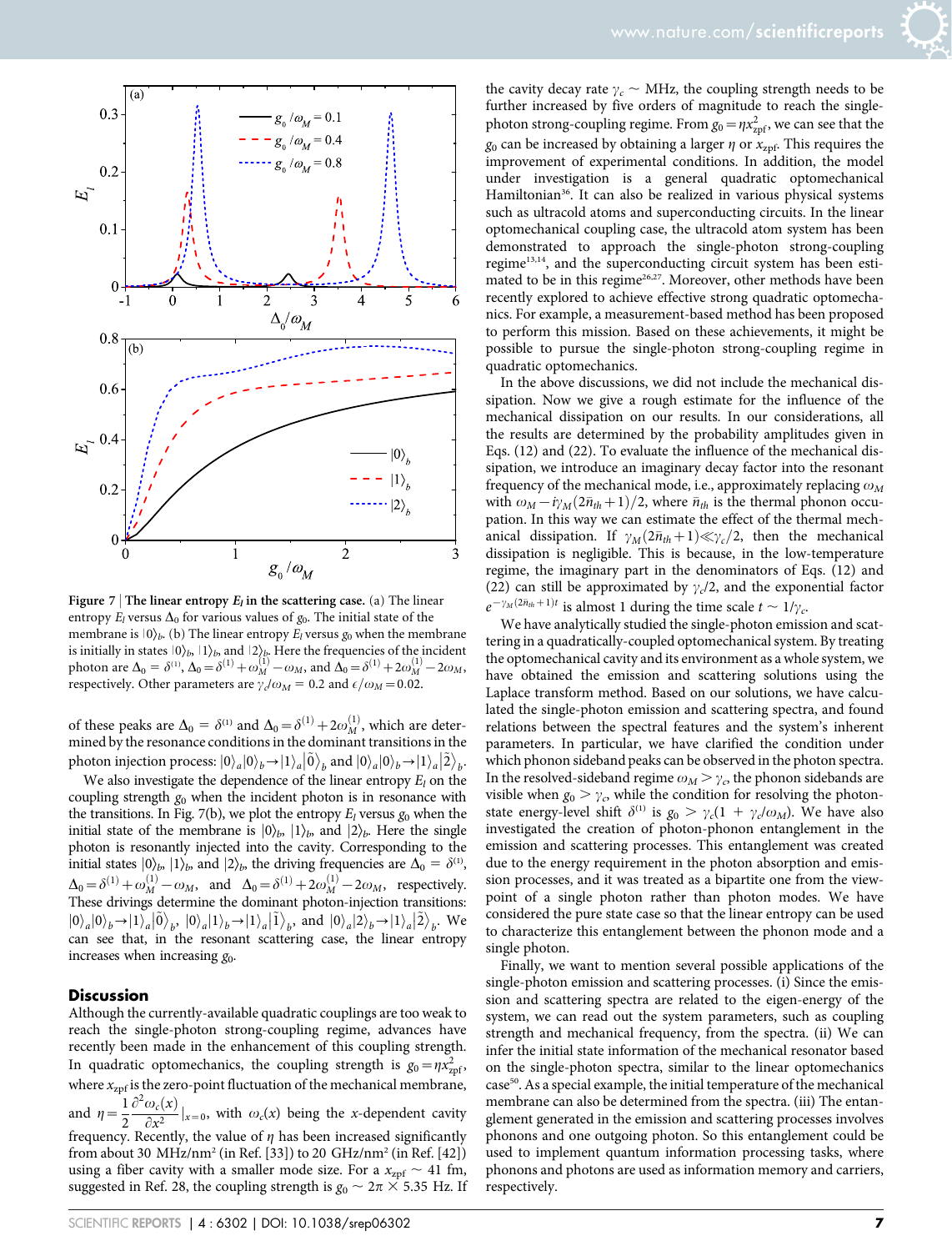

#### **Methods**

Solving the equations of motion for probability amplitudes. According to Eqs. (9), (10), and the Schrödinger equation  $i\frac{\partial}{\partial x}$  $\frac{\partial}{\partial t}|\varphi(t)\rangle = H_I|\varphi(t)\rangle$ , we obtain the equations of motion for the probability amplitudes

$$
\dot{A}_m(t) = -i\left(\delta^{(1)} + m\omega_M^{(1)}\right)A_m(t) - i\xi \sum_{n=0}^{\infty} \int_0^{\infty} b\langle \tilde{m} | n \rangle_b B_{n,k}(t)dk, \qquad (24a)
$$

$$
\dot{B}_{m,k}(t) = -i(\Delta_k + m\omega_M)B_{m,k}(t) - i\zeta \sum_{n=0}^{\infty} b\langle m|\tilde{n}\rangle_b A_n(t),
$$
 (24b)

where the single-photon coupled membrane's frequency and energy-level shift are given by  $\omega_M^{(1)} = \omega_M \sqrt{1 + 4g_0/\omega_M}$  and  $\delta^{(1)} = \left(\omega_M^{(1)} - \omega_M\right)/2$ . In addition, the coefficients  $\sqrt[m]{m} \ket{n}_h$  and  $\sqrt[m]{m} \ket{\tilde{n}}_h$  can be calculated using Eq. (11).

The equations of motion (24) for the probability amplitudes may be solved with the Laplace transform method under a given initial condition. In the single-photon emission case, a single photon is initially inside the cavity, and the outside fields are in a vacuum. For the mechanical mode, we first assume that its initial state is an arbitrary number state  $|n_0\rangle_b$ . Based on the solution in this case, the solution for the general initial membrane state can be obtained accordingly by superposition. For the initial state  $|1\rangle_a |n_0\rangle_b |0\rangle$ , the corresponding initial condition for Eq. (24) is  $A_m(0) = b \langle \tilde{m} | n_0 \rangle_b$  and  $B_{m,k}(0) = 0$ . In the single-photon scattering case, the single

photon is initially in a Lorentzian wave packet in the outside fields, and the cavity is in a vacuum  $|0\rangle_a$ . We also assume that the membrane is initially in the number state  $|n_0\rangle_b$ , and then the initial condition for Eq. (24) becomes  $A_m(0) = 0$  and

 $B_{m,k}(0) = \sqrt{\frac{\epsilon}{\pi}}$  $\pi$  $\sqrt{\epsilon}$  1  $\Delta_k-\Delta_0+i\epsilon$  $-\delta_{m,n_0}$ , where  $\Delta_0$  and  $\epsilon$  are the detuning center and spectral

width of the photon, respectively. Based on these initial conditions and the equations of motion, we may obtain the solution of these probability amplitudes using the Laplace transform method. The long-time solutions corresponding to the singlephoton emission and scattering have been given in Eqs. (12) and (22), respectively.

- 1. Xiang, Z. L., Ashhab, S., You, J. Q. & Nori, F. Hybrid quantum circuits: Superconducting circuits interacting with other quantum systems. Rev. Mod. Phys. 85, 623-653 (2013).
- 2. Kippenberg, T. J. & Vahala, K. J. Cavity Optomechanics: Back-Action at the Mesoscale. Science 321, 1172–1176 (2008).
- 3. Marquardt, F. & Girvin, S. M. Optomechanics. Physics 2, 40 (2009).
- Aspelmeyer, M., Kippenberg, T. J. & Marquardt, F. Cavity Optomechanics. arXiv:1303.0733 (2013).
- Law, C. K. Interaction between a moving mirror and radiation pressure: A Hamiltonian formulation. Phys. Rev. A 51, 2537–2541 (1995).
- 6. Mancini, S., Man'ko, V. I. & Tombesi, P. Ponderomotive control of quantum macroscopic coherence. Phys. Rev. A 55, 3042–3050 (1997).
- 7. Bose, S., Jacobs, K. & Knight, P. L. Preparation of nonclassical states in cavities with a moving mirror. Phys. Rev. A 56, 4175–4186 (1997).
- 8. Marshall, W., Simon, C., Penrose, R. & Bouwmeester, D. Towards Quantum Superpositions of a Mirror. Phys. Rev. Lett. 91, 130401 (2003).
- 9. Stannigel, K., Rabl, P., Sørensen, A. S., Lukin, M. D. & Zoller, P. Optomechanical transducers for quantum-information processing. Phys. Rev. A 84, 042341 (2011).
- 10. Stannigel, K. et al. Optomechanical Quantum Information Processing with Photons and Phonons. Phys. Rev. Lett. 109, 013603 (2012).
- 11. Ludwig, M., Safavi-Naeini, A. H., Painter, O. & Marquardt, F. Enhanced Quantum Nonlinearities in a Two-Mode Optomechanical System. Phys. Rev. Lett. 109, 063601 (2012).
- 12. Gupta, S., Moore, K. L., Murch, K. W. & Stamper-Kurn, D. M. Cavity Nonlinear Optics at Low Photon Numbers from Collective Atomic Motion. Phys. Rev. Lett. 99, 213601 (2007).
- 13. Murch, K. W., Moore, K. L., Gupta, S. & Stamper-Kurn, D. M. Observation of quantum-measurement backaction with an ultracold atomic gas. Nature Physics 4, 561–564 (2008).
- 14. Brennecke, F., Ritter, S., Donner, T. & Esslinger, T. Cavity Optomechanics with a Bose-Einstein Condensate. Science 322, 235–238 (2008).
- 15. Eichenfield, M., Chan, J., Camacho, R. M., Vahala, K. J. & Painter, O. Optomechanical crystals. Nature 462, 78–82 (2009).
- 16. Rabl, P. Photon Blockade Effect in Optomechanical Systems. Phys. Rev. Lett. 107, 063601 (2011).
- 17. Nunnenkamp, A., Børkje, K. & Girvin, S. M. Single-Photon Optomechanics. Phys. Rev. Lett. 107, 063602 (2011).
- 18. Hong, T., Yang, H., Miao, H. & Chen, Y. Open quantum dynamics of singlephoton optomechanical devices. Phys. Rev. A 88, 023812 (2013).
- 19. Liao, J. Q., Cheung, H. K. & Law, C. K. Spectrum of single-photon emission and scattering in cavity optomechanics. Phys. Rev. A 85, 025803 (2012).
- 20. He, B. Quantum optomechanics beyond linearization. Phys. Rev. A 85, 063820 (2012).
- 21. Xu, X. W., Li, Y. J. & Liu, Y. X. Photon-induced tunneling in optomechanical systems. Phys. Rev. A 87, 025803 (2013).
- 22. Kronwald, A., Ludwig, M. & Marquardt, F. Full photon statistics of a light beam transmitted through an optomechanical system. Phys. Rev. A 87, 013847 (2013).
- 23. Liao, J. Q. & Law, C. K. Correlated two-photon scattering in cavity optomechanics. Phys. Rev. A 87, 043809 (2013).
- 24. Xu, G. F. & Law, C. K. Dark states of a moving mirror in the single-photon strongcoupling regime. Phys. Rev. A 87, 053849 (2013).
- 25. Lü, X. Y., Zhang, W. M., Ashhab, S., Wu, Y. & Nori, F. Quantum-criticalityinduced strong Kerr nonlinearities in optomechanical systems. Sci. Rep. 3, 2943 (2013).
- 26. Heikkilä, T. T., Massel, F., Tuorila, J., Khan, R. & Sillanpää, M. A. Enhancing Optomechanical Coupling via the Josephson Effect. Phys. Rev. Lett. 112, 203603 (2014).
- 27. Rimberg, A. J., Blencowe, M. P., Armour, A. D. & Nation, P. D. A cavity-Cooper pair transistor scheme for investigating quantum optomechanics in the ultrastrong coupling regime. New J. Phys. 16, 055008 (2014).
- 28. Thompson, J. D. et al. Strong dispersive coupling of a high-finesse cavity to a micromechanical membrane. Nature 452, 72–75 (2008).
- 29. Bhattacharya, M., Uys, H. & Meystre, P. Optomechanical trapping and cooling of partially reflective mirrors. Phys. Rev. A 77, 033819 (2008).
- 30. Bhattacharya, M. & Meystre, P. Multiple membrane cavity optomechanics. Phys. Rev. A 78, 041801(R) (2008).
- 31. Rai, A. & Agarwal, G. S. Quantum optical spring. Phys. Rev. A 78, 013831 (2008).
- 32. Jayich, A. M. et al. Dispersive optomechanics: a membrane inside a cavity. New J. Phys. 10, 095008 (2008).
- 33. Sankey, J. C., Yang, C., Zwickl, B. M., Jayich, A. M. & Harris, J. G. E. Strong and tunable nonlinear optomechanical coupling in a low-loss system. Nature Physics 6, 707–712 (2010).
- 34. Nunnenkamp, A., Børkje, K., Harris, J. G. E. & Girvin, S. M. Cooling and squeezing via quadratic optomechanical coupling. Phys. Rev. A 82, 021806(R) (2010).
- 35. Purdy, T. P. et al. Tunable Cavity Optomechanics with Ultracold Atoms. Phys. Rev. Lett. 105, 133602 (2010).
- 36. Vanner, M. R. Selective Linear or Quadratic Optomechanical Coupling via Measurement. Phys. Rev. X 1, 021011 (2011).
- 37. Huang, S. & Agarwal, G. S. Electromagnetically induced transparency from twophonon processes in quadratically coupled membranes. Phys. Rev. A 83, 023823 (2011).
- 38. Biancofiore, C. et al. Quantum dynamics of an optical cavity coupled to a thin semitransparent membrane: Effect of membrane absorption. Phys. Rev. A 84, 033814 (2011).
- 39. Cheung, H. K. & Law, C. K. Nonadiabatic optomechanical Hamiltonian of a moving dielectric membrane in a cavity. Phys. Rev. A 84, 023812 (2011).
- 40. Deng, Z. J., Li, Y., Gao, M. & Wu, C. W. Performance of a cooling method by quadratic coupling at high temperatures. Phys. Rev. A 85, 025804 (2012).
- 41. Li, H. K. et al. Proposal for a near-field optomechanical system with enhanced linear and quadratic coupling. Phys. Rev. A 85, 053832 (2012).
- 42. Flowers-Jacobs, N. E. et al. Fiber-cavity-based optomechanical device. Appl. Phys. Lett. 101, 221109 (2012).
- 43. Buchmann, L. F., Zhang, L., Chiruvelli, A. & Meystre, P. Macroscopic Tunneling of a Membrane in an Optomechanical Double-Well Potential. Phys. Rev. Lett. 108, 210403 (2012).
- 44. Xuereb, A. & Paternostro, M. Selectable linear or quadratic coupling in an optomechanical system. Phys. Rev. A 87, 023830 (2013).
- 45. Shi, H. & Bhattacharya, M. Quantum mechanical study of a generic quadratically coupled optomechanical system. Phys. Rev. A 87, 043829 (2013).
- 46. Liao, J. Q. & Nori, F. Photon blockade in quadratically coupled optomechanical systems. Phys. Rev. A 88, 023853 (2013).
- 47. Tan, H. T., Bariani, F., Li, G. X. & Meystre, P. Generation of macroscopic quantum superpositions of optomechanical oscillators by dissipation. Phys. Rev. A 88, 023817 (2013).
- 48. Zhan, X. G., Si, L. G., Zheng, A. S. & Yang, X. X. Tunable slow light in a quadratically coupled optomechanical system. J. Phys. B: At. Mol. Opt. Phys. 46, 025501 (2013).
- 49. Zanardi, P., Zalka, C. & Faoro, L. Entangling power of quantum evolutions. Phys. Rev. A 62, 030301(R) (2000).
- 50. Liao, J. Q. & Nori, F. Spectrometric reconstruction of mechanical-motional states in optomechanics. Phys. Rev. A 90, 023851 (2014).

#### Acknowledgments

J.Q.L. is supported by the Japan Society for the Promotion of Science (JSPS) Foreign Postdoctoral Fellowship No. P12503. F.N. is partially supported by the RIKEN iTHES Project, MURI Center for Dynamic Magneto-Optics, and a Grant-in-Aid for Scientific Research (S).

#### Author contributions

J.Q.L. carried out the calculations, J.Q.L. and F.N. contributed to the interpretation of the work and the writing of the manuscript.